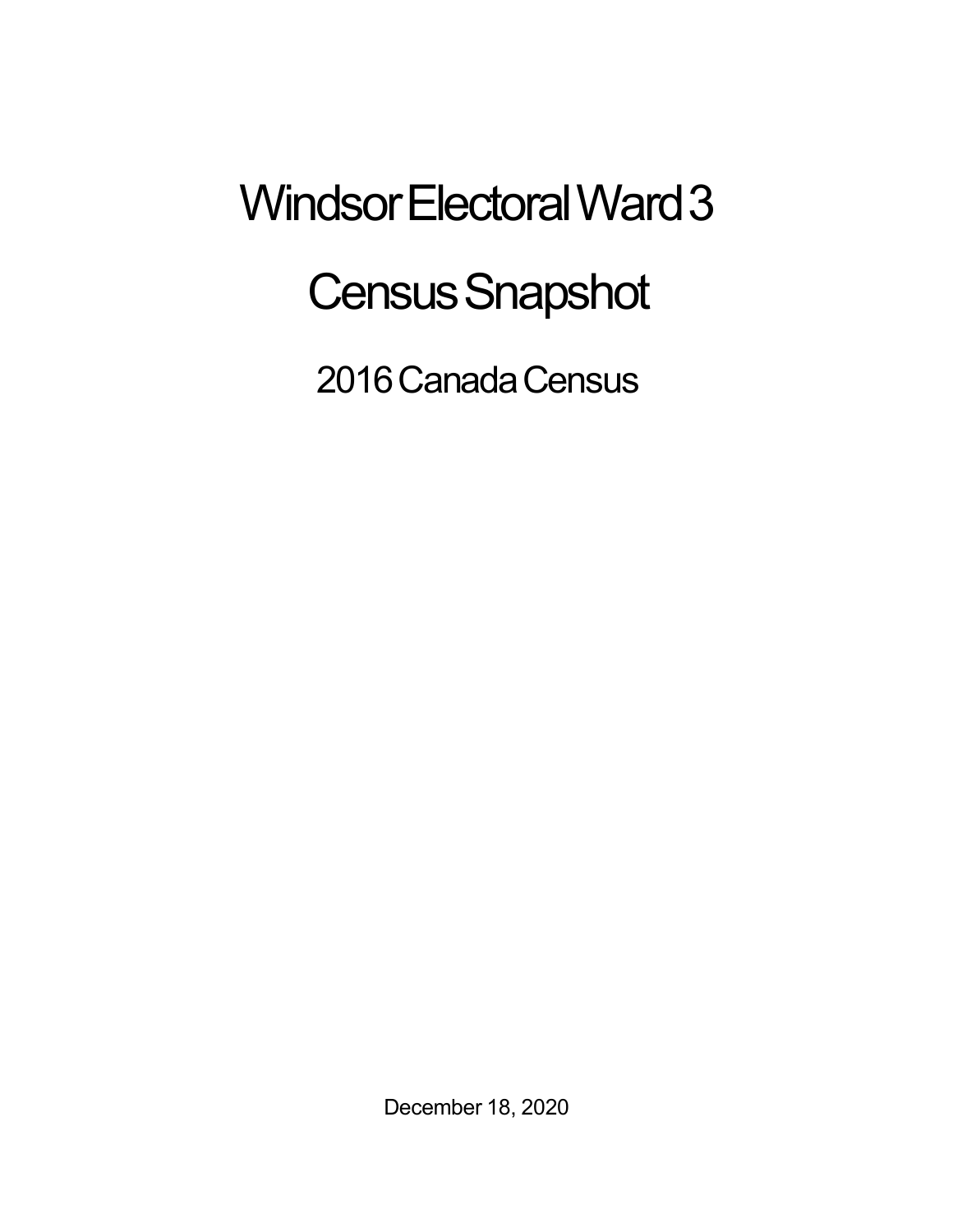## **Table of Contents**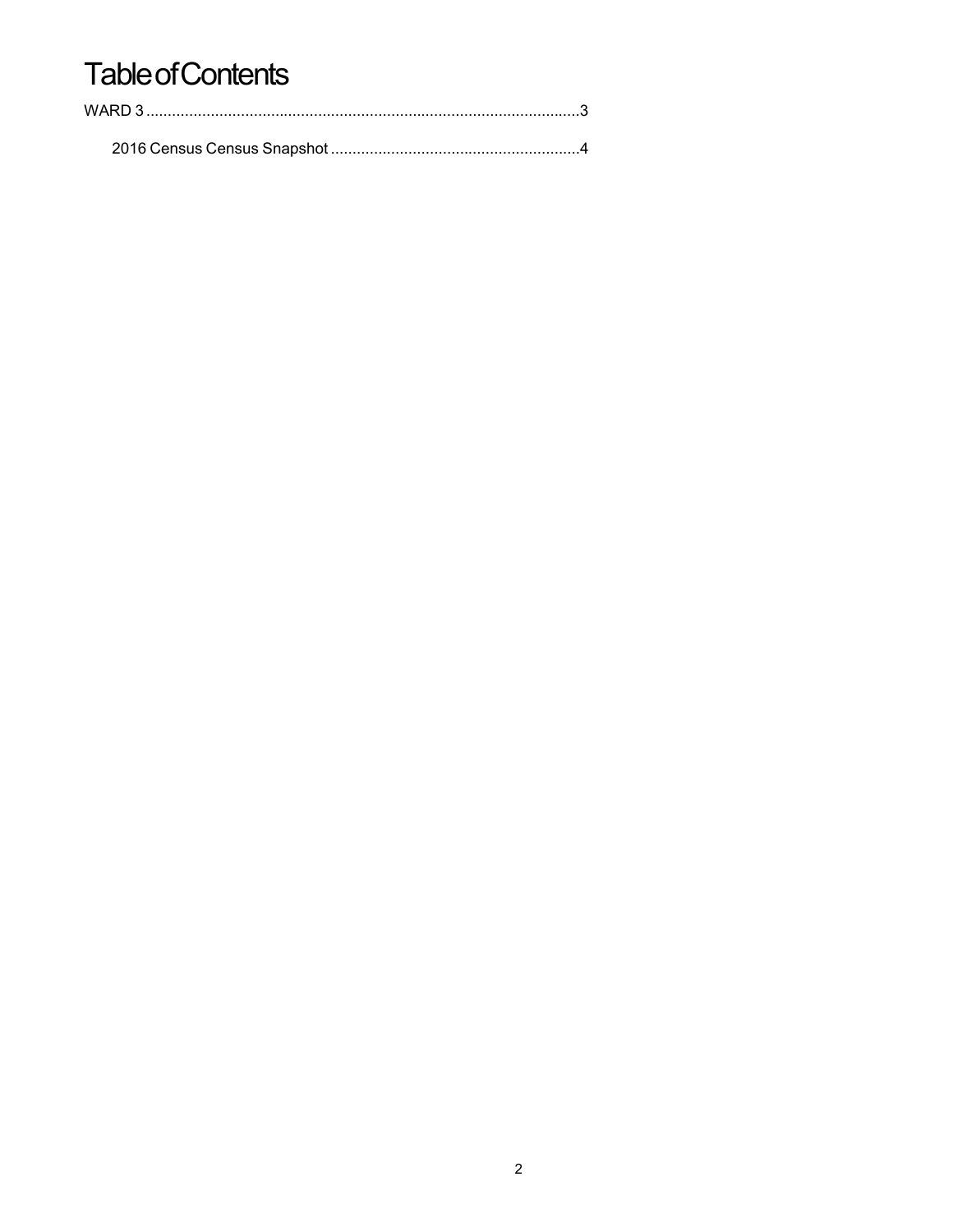## WARD 3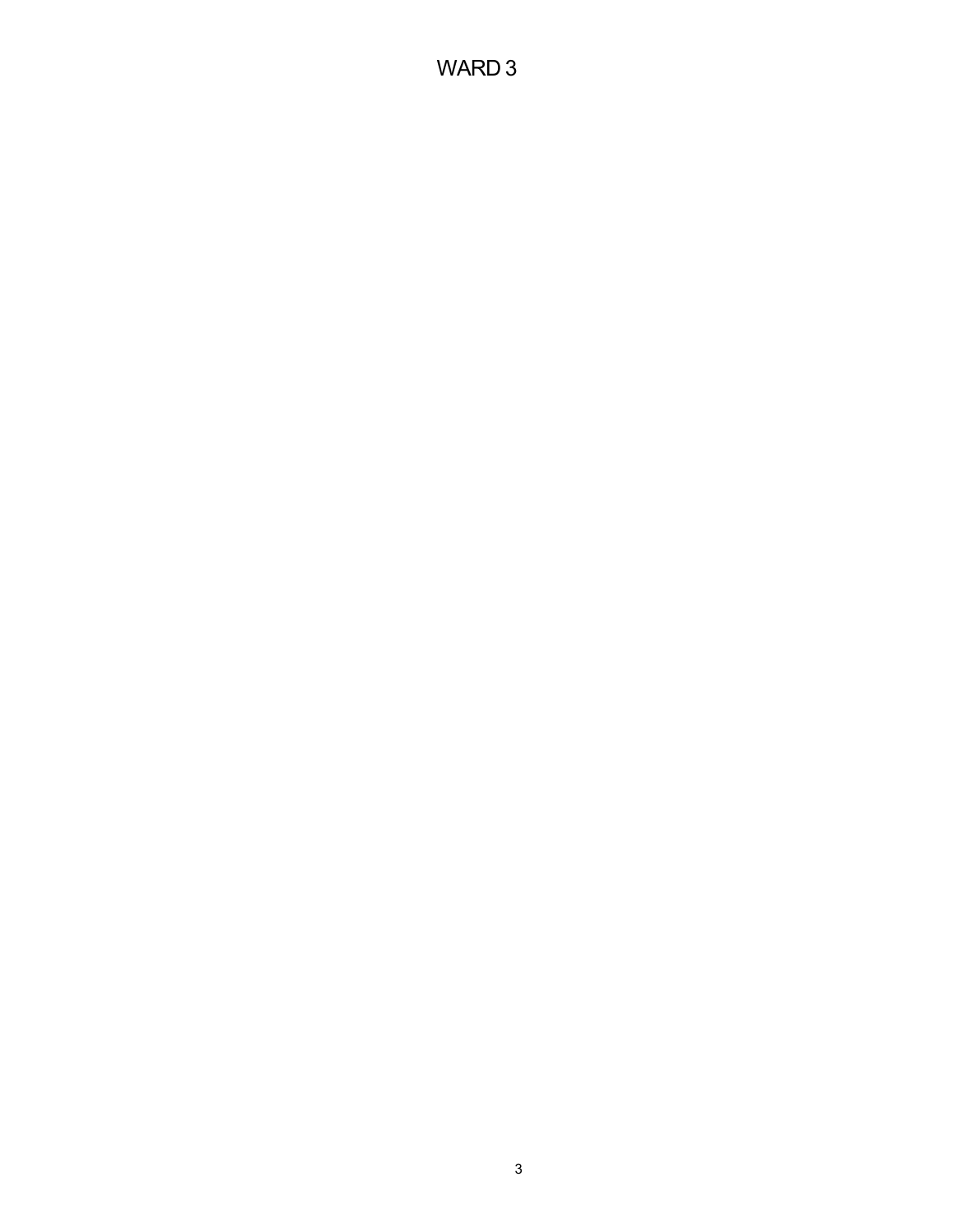## 2016 Census Census Snapshot

| 2016 Census<br><b>Census Snapshot</b> | <b>WARD 3</b> |       |
|---------------------------------------|---------------|-------|
|                                       |               | %     |
| <b>Total Population</b>               | 22,096        |       |
| Males                                 | 11,042 50%    |       |
| Females                               | 11,054 50%    |       |
|                                       |               |       |
| <b>2016 Population by Age</b>         | 22,096        |       |
| 0 to 4 years                          | 1,079         | 5%    |
| 5 to 9 years                          | 882           | 4%    |
| 10 to 14 years                        | 786           | 4%    |
| 15 to 19 years                        | 1,071         | 5%    |
| 20 to 24 years                        | 1,847         | 8%    |
| 25 to 29 years                        | 1,982         | 9%    |
| 30 to 34 years                        | 1,508         | 7%    |
| 35 to 39 years                        | 1,304         | 6%    |
| 40 to 44 years                        | 1,284         | 6%    |
| 45 to 49 years                        | 1,463         | 7%    |
| 50 to 54 years                        | 1,686         | 8%    |
| 55 to 59 years                        | 1,721         | 8%    |
| 60 to 64 years                        | 1,450         | 7%    |
| 65 to 69 years                        | 1,266         | 6%    |
| 70 to 74 years                        | 936           | 4%    |
| 75 to 79 years                        | 700           | 3%    |
| 80 to 84 years                        | 539           | 2%    |
| 85 to 89 years                        | 351           | 2%    |
| 90 to 94 years                        | 212           | 1%    |
| 95 to 99 years                        | 66            | 0%    |
| 100 years and over                    | 3             | 0%    |
|                                       |               |       |
| 0 to 14 years                         | 2,747 12%     |       |
| 15 to 64 years                        | 15,298 69%    |       |
| 65 years and over                     | 4,058 18%     |       |
| 85 years and over                     | 586           | 3%    |
| Average age of population             | 42.7          |       |
| <b>Median age</b>                     | 42.4          |       |
|                                       |               |       |
| <b>Families</b>                       | 4,867         |       |
| Persons per family                    | 2.8           | $0\%$ |
|                                       |               |       |
| Total couple families                 | 3,440 71%     |       |
| Married couples                       | 2,671 55%     |       |